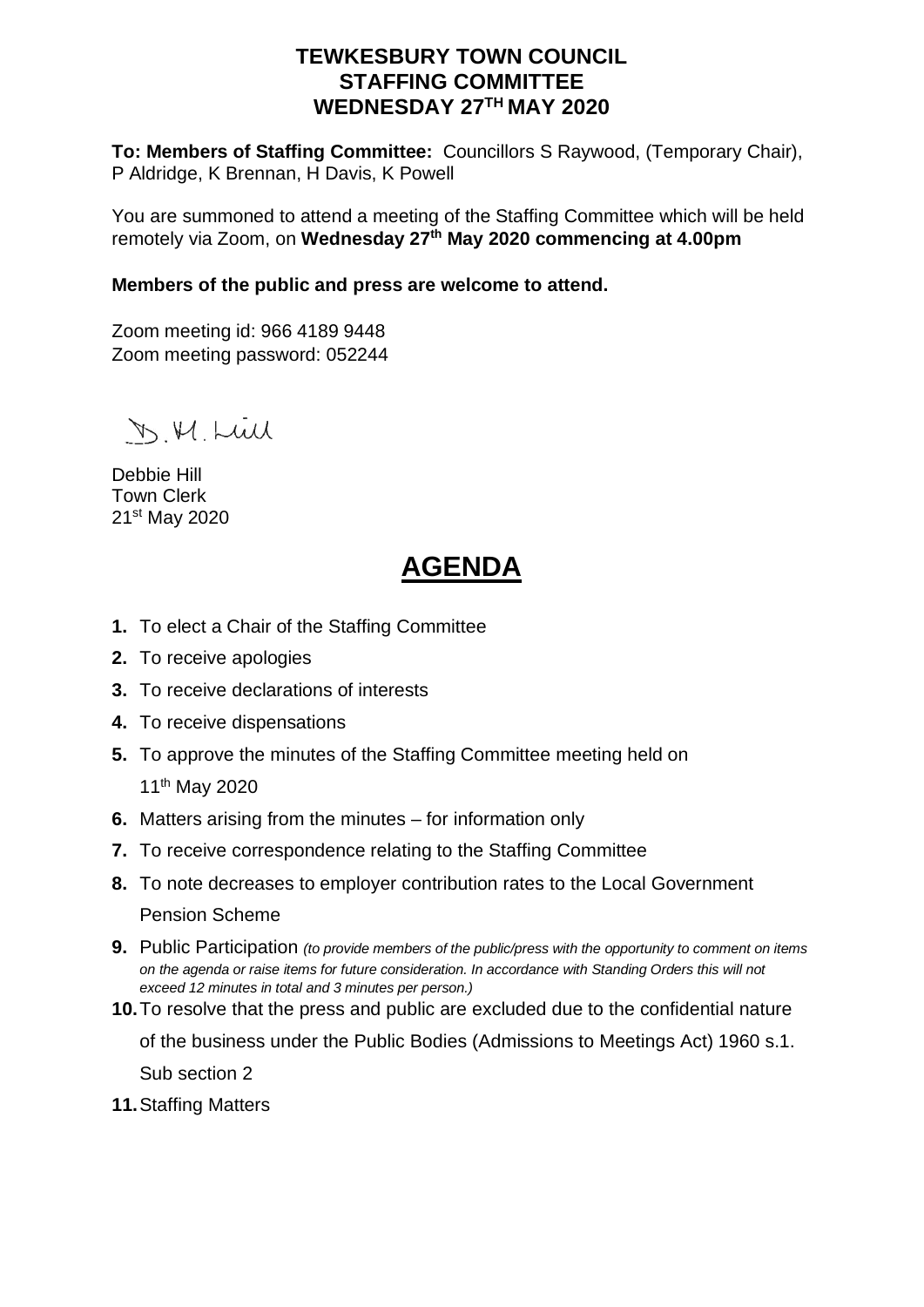#### **MINUTES OF THE STAFFING COMMITTEE MEETING HELD ON MONDAY 11TH MAY 2020 VIA ZOOM AT 4.00 PM**

**Present:** Cllrs s Raywood (Temporary Chair), K Brennan, H Davis, S Raywood D Hill (Town Clerk)

#### **1) To elect a Temporary Chair of the Staffing Committee**

Due to Cllr Brennan covering the line management of the Town Clerk it was necessary to appoint a Temporary Chair. It was RESOLVED to appoint Cllr Raywood as Temporary Chair. Proposed by Cllr Davis, seconded by Cllr Brennan.

- **2) To receive apologies** Cllr Aldridge (health), Cllr Powell was absent.
- **3) To receive declarations of interests** None received.
- **4) To receive dispensations** None.
- **5) To approve the minutes of the Staffing Committee meeting held on 29th January 2020** It was RESOLVED to approve the minutes of the Staffing Committee meeting held on 29<sup>th</sup> January 2020. Proposed by Cllr Davis, seconded by Cllr Brennan.
- **6) To discuss matters rising from the last meeting – for information only** None
- **7) Correspondence** None.
- **8) Public Participation** *(to provide members of the public/press with the opportunity to comment on items on the agenda or raise items for future consideration. In accordance with Standing Orders this will not exceed 12 minutes in total and 3 minutes per person.)* None.
- **9) To resolve that the press and public are excluded due to the confidential nature of the business under the Public Bodies (Admissions to Meetings Act) 1960 s.1. Sub section 2** Proposed by Cllr Brennan, seconded by Cllr Davis.

#### **10) Update from the Town Clerk on existing Staffing Matters** The Town Clerk advised that the redundancy process was complete for the Public Conveniences Coin Collector and the Public Conveniences Cleaner.